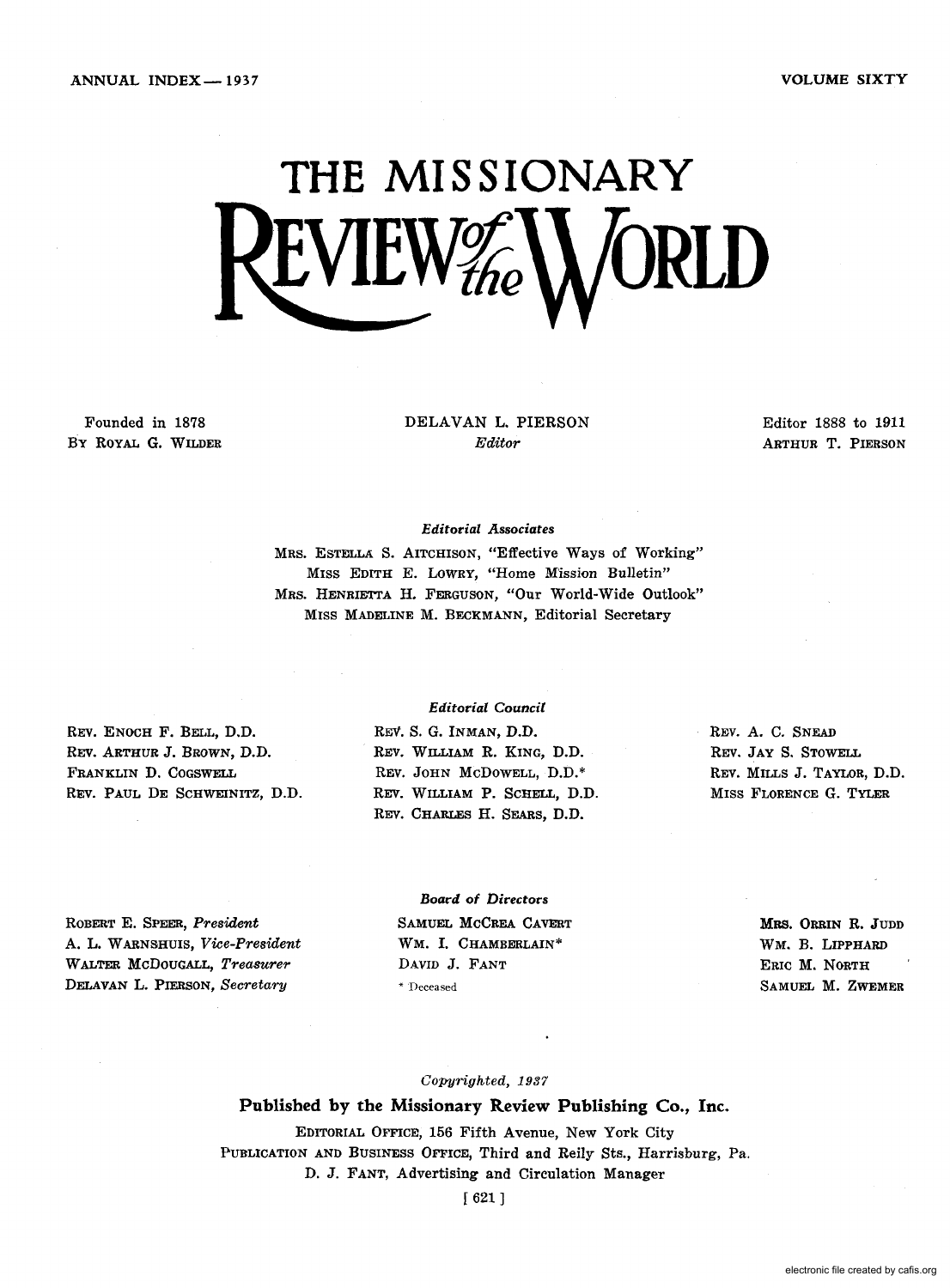## Annual Index--1937

#### **Index to Authors**

|                                                                                          | Page |
|------------------------------------------------------------------------------------------|------|
| Abel, Russell W.<br>Anderson, J. Lowrie                                                  | 416  |
|                                                                                          | 489  |
| Anderson, W. B. $\dots \dots \dots$                                                      | 140  |
| Axling, William $\ldots \ldots \ldots \ldots$                                            | 139  |
|                                                                                          |      |
|                                                                                          |      |
|                                                                                          |      |
| Browning, Webster E.                                                                     | 341  |
| Brumbaugh, T. T.                                                                         | 582  |
|                                                                                          | 345  |
| Burton, Marjorie A.                                                                      | 193  |
|                                                                                          | 149  |
| Butzin, Arthur F.<br>Calverley, Eleanor T.                                               | 492  |
|                                                                                          | 427  |
| Cantine, James<br>Case, Brayton C.<br>Cash, W. Wilson<br>Chiang Kai-shek, Generalissimo. | 245  |
|                                                                                          | 467  |
|                                                                                          | 357  |
| Chiang Kai-shek, Madame361,                                                              | 540  |
| Cuthbertson, James                                                                       | 234  |
|                                                                                          | 202  |
| Davies, Howell D.<br>Dawber, Mark A.                                                     | 279  |
| Dodd, Edward M.                                                                          | 459  |
| Donaldson, Dwight M.<br>Eastman, Elaine Goodale                                          | 455  |
|                                                                                          | 128  |
| Edwards, J. F.                                                                           | 183  |
|                                                                                          | 411  |
| Erdman, Mabel H.                                                                         | 482  |
| Fenn, Courtenay H. 95, 116                                                               |      |
| Finney, Davida M.                                                                        | 461  |
| Gaebelein, Frank E.                                                                      | 115  |
| Gih, Andrew<br>Goodale, Dora Read                                                        | 190  |
|                                                                                          | 578  |
|                                                                                          | 542  |
|                                                                                          | 252  |
| Gould, Orpha B.<br>Greenslade, W. G.<br>Griffeth, Ross J.                                | 290  |
| Grubb, Kenneth G.                                                                        | 529  |
| Haldane, James                                                                           | 471  |
| Hamner, Edward D.                                                                        | 309  |
| Harnish, Louis C.                                                                        | 368  |
| Harrison, Paul                                                                           | 479  |
|                                                                                          |      |

|                                                                         | Page |
|-------------------------------------------------------------------------|------|
|                                                                         |      |
|                                                                         |      |
|                                                                         |      |
| Jones, E. Stanley                                                       | 237  |
| Jordan, S. M.                                                           | 523  |
| Keller, Adolf                                                           | 579  |
|                                                                         | 312  |
|                                                                         | 285  |
| Koobyar, Stephen O.                                                     | 597  |
|                                                                         | 571  |
| Kurdistani, Sa'eed                                                      |      |
|                                                                         |      |
|                                                                         |      |
|                                                                         |      |
|                                                                         |      |
|                                                                         |      |
| MacKinnon, Murdoch                                                      | 378  |
|                                                                         | 90   |
|                                                                         | 343  |
| MacMillan, J. A.<br>Magary, Alvin E.<br>Magee, John G.                  | 207  |
|                                                                         | 69   |
| McClenahan, W. L.<br>McConkey, James H.                                 | 35   |
| McConnell, Charles M.                                                   | 287  |
| McDonald, George                                                        | 92   |
| McLaughlin, Henry W.<br>Mitchell, Ann                                   | 294  |
|                                                                         | 282  |
| Moody, Thomas<br>Moore, Jr., L. Paul<br>Morrison, John<br>Mull, Ruth C. | 379  |
|                                                                         | 30   |
|                                                                         | 197  |
|                                                                         | 318  |
| Orts-Gonzalez, Juan                                                     | 86   |
| Peabody, Lucy W.                                                        | 144  |
| Peet, H. W.                                                             | 153  |
|                                                                         | 236  |
| Pell, J. U.<br>Perpetuo, Antonio H.                                     | 81   |
|                                                                         | 430  |
| Pierson, Arthur T.<br>Pierson, Delavan L., (Topics of                   |      |
| the Times)                                                              |      |
| the Times)<br>Platt, Charles A.  201<br>Poling, Daniel A.  151          |      |
|                                                                         |      |
| Porteous, R. W. $\dots \dots \dots \dots$                               | 412  |
|                                                                         |      |

|                                                                                                    | Page |
|----------------------------------------------------------------------------------------------------|------|
| Price, Frank W.                                                                                    | 563  |
| Rea, Julian S.                                                                                     | 524  |
|                                                                                                    | 302  |
|                                                                                                    | -33  |
|                                                                                                    | 423  |
| Richter, Julius<br>Ridley, H. French                                                               | 145  |
| Riggs, James F.                                                                                    | 587  |
|                                                                                                    | 594  |
|                                                                                                    | 576  |
| Ritzman, M. E.<br>Rizzo, Jr., Miguel<br>Rogers, William L.<br>Rohrhaugh, James<br>Royall, Geoffrey | 251  |
|                                                                                                    | 41   |
|                                                                                                    | 363  |
| Salsbury, C. G. $\dots \dots \dots \dots$                                                          | - 75 |
| Scofield, C. I.<br>Scotford, John R.                                                               | - 65 |
|                                                                                                    | 45   |
| Scott, William<br>Shepherd, George W.                                                              | 187  |
|                                                                                                    | 204  |
| Smith, Ellsworth M.                                                                                | 305  |
| Smith, Gertrude J.  377<br>Snead, Alfred C. 199, 351                                               |      |
|                                                                                                    |      |
| Somerndike, John M.                                                                                | 315  |
|                                                                                                    |      |
|                                                                                                    |      |
| Taylor, H. Kerr                                                                                    | 253  |
|                                                                                                    |      |
|                                                                                                    |      |
|                                                                                                    |      |
|                                                                                                    | 599  |
|                                                                                                    | 142  |
| Van Ess, John<br>Warnshuis, A. L.                                                                  | 476  |
|                                                                                                    | - 67 |
| Watts, J. R.                                                                                       | 365  |
| Wilson, J. Christy  133, 567                                                                       |      |
| Winn, Mrs. George H.                                                                               | 527  |
|                                                                                                    | 589  |
| Wright, R. R., Jr.<br>Wyker, Mrs. James D.                                                         | 425  |
| Young, Charlotte E.                                                                                | 519  |
| Young, Herrick Black                                                                               | 241  |
| Zahir, Alfred  38<br>Zwemer, Samuel M. 181,464,573                                                 |      |
|                                                                                                    |      |

#### **Contributed Articles**

#### Afghan Christian Martyr, An, Alfred Zahir ............ 38

- Africa, African Bishop in, R. R.
- Wright, Jr ............... 589 - Daniel, Tshisunga - Congo Apostle, John Morrison ... 197
- Christian Villages in Mozambique, Julian S. Rea  $\ldots$ , 524
- African Evangelists in Training, L. Paul Moore, Jr. ....... 30
- Missions, New Moving Pictures of, William L. Rogers 257
- View of Africa's Need, An,
- S. S. Tema .............. 195 Alaskan Eskimos-Old and New, Arthur F. Butzin ........ 149
- American Indian and His Religion, The, Elaine Goodale
- Eastman ................ 128 - Indians, Early Work Among, G. E. E. Lindquist ....... 533
- Arab Consults a Missionary Doc-
- tor, James Cantine  $\ldots$ , 427

| Arabia, Doctor's Tour in Neglect- |                             |    |
|-----------------------------------|-----------------------------|----|
|                                   | ed, W. Harold Storm $\dots$ | 21 |
| Australian Bush, Caravan in,      |                             |    |

*Page* 

- Australian Bush, Caravan in, Marjorie A. Burton ...... 193 Bailey, Wellesley C.-Friend of
- Lepers, ..................... 239 Board of Foreign Missions, Why I Like to Work for the. . .. 538
- I Like to Work for the.... 538<br>Brahman Christian Nehemiah<br>Goreh ....................... 381 Goreh ................... 381 Brazil, Evangelical Work in, Mi-
- Brazil, Evangelical Work in, Mi-<br>guel Rizzo, Jr. ........... 576<br>Bulletin of the Council of Women
- 
- for Home Missions, Edited by Edith E. Lowry ... *. Monthly*  Burma, How Christ Changes Life

in, Brayton C. Case ...... 245 Carey's Covenant, William ..... 135 Chi'mg Kai-shek, Faith of ..... , 274 - Moral Law. Gp'lprali'lsimo .. 278 Children Love to Give, James F. Riggs ................... 587

Riggs ...................<br>China, Beaten but Unconquered in, James Leynse ........ 409  $[622]$ 

| China, Christians and the New       |
|-------------------------------------|
| Life Movement, Madame               |
| Chiang Kai-shek  540                |
| — Combating Communism with          |
|                                     |
| Christian Service in Kiang-         |
| si, George W. Shepherd $\ldots$ 204 |
| - Fruit from Seed-Sowing, Or-       |
| pha B. Gould  542                   |
| - Hope for the Renaissance of.      |
| E. Stanley Jones<br>71              |
| $-$ Hospital on the Yangtz.         |
| Opening a New, J. W. Pell 236       |
| — Pioneering for Christ in          |
|                                     |
| Kwangsi, Alfred C. Snead. 351       |
| - And the New Life Movement 356     |
| - Prison Shaken in, A, Andrew       |
|                                     |
| Chinese Communist Finds Christ,     |
| John G. Magee  207                  |
| - Concubine Tells Her Story,        |
| James P. Leynse  191                |
|                                     |
| - Gospel Posters, Use of, R. W.     |
| Porteous  412                       |

*Page* 

#### *Page*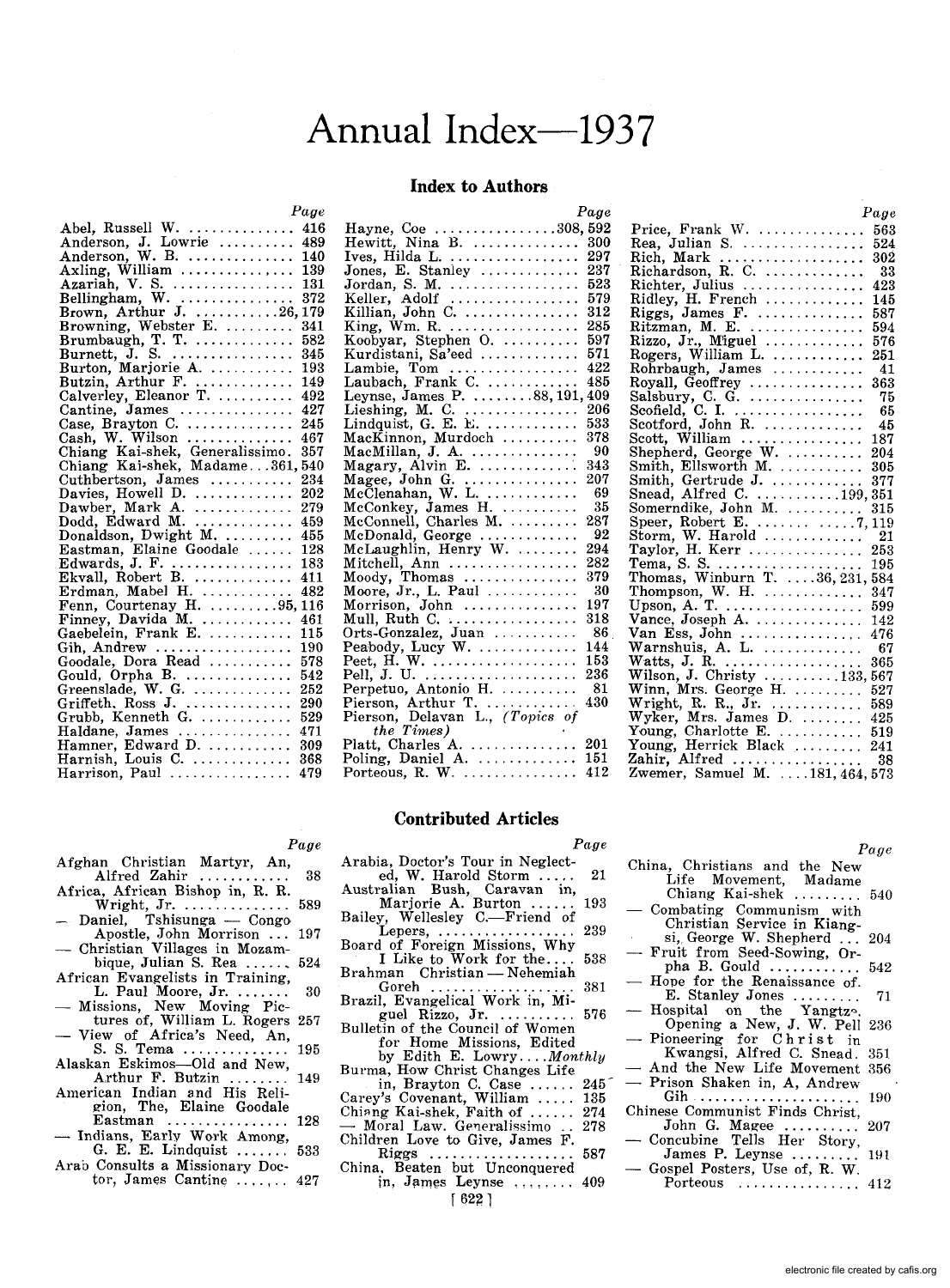*Page* 

- Chinese Spend Sunday in Pei-
- ping, How, James P. Leynse 88<br>-- Turkestan, Through Unevan-<br>gelized, H. French Ridley.. 145 Chosen (Korea), When a Magis-
- trate Went to Church, Wil-<br>liam Scott .............. 187
- liam Scott ............... 187 Christ for the World We Sing, Joseph A. Vance ......... 142 The Church and Modern
- The Church and Modern<br>Youth, Daniel A. Poling .. 151
- Christian and Missionary Alli
	- ance, Golden Anniversary, A. C. Snead ............. 199
- Christian and Moslem Homes,<br>Eleanor T. Calverley ..... 492 Eleanor T. Calverley .
- Christians Unite, Why ahd How Should, E. Stanley Jones.. 237
- Church in the Heart, The, Ruth<br>C. Mull ................. C. Mull ....................... 318<br>of the Countryside, Coe Hayne 308
- Congo BeIge, Sixty Years in the,
- Thomas Moody ........... 379 Conquering Power of Christ, The,
- Julius Richter ............ 423 Country Pastor's Job, A, Mark
- Rich .................... 302 Doctor's Night at Fatehpur,
- (Poem), Gertrude J. Smith 377 Effective Ways of Working, Ed-<br>ited by Estella S. Aitchi-
- ited by Estella S. Aitchi- son .................. *Monthly*  Egede, Han s, Missionary to
- Greenland ............... 375
- Egypt, Pioneering in a Cairo Slum, M. C. Lieshing ..... 206 Erromanga, Martyrs of, Murdoch MacKinnon .............. 378
- Ethiopia and the Sudan, Work in, Tom Lambie .......... 422
- Ethiopian Missions Under Italian
- Rule, James Rohrbaugh... 41 European Revolution, In the Midst
- of. Adolf Keller ..... Farm Tenants and Share-Crop-
- pers, Charles M. McConnell 287 Farmer's Wife Sees It, As a, Nina B. Hewitt .............. 300
- First Five Centuries of Chris-
- tianity, Samuel M. Zwemer 573 Foreign Missions, Changing and
- Unchanging Things in, Rob-ert E. Speer ............. 119 Forgotten Man of the Back Road, Ann Mitchell ............ 282
- Gift Reveals the Giver-A Meditation ................... 380
- Giving, Points to Remember in Christian, The Late C. I. Scofield ............................ 65
- Goforth of China, Jonathan, J. A. MacMillan ............ 93
- Mike, An Ex-Convict Hickey, Mike, An Ex-Courses<br>Who Made Good<br>Belitias and
- India Advances in Politics and Religion, J. F. Edwards .. 183
- Thoughts on Recent EvangelIsm III ................ <sup>29</sup> Untouchables, What Christ
- Has Done for, V. S. Azar-iah ...................... 131
- Iran, Firebrand for Christ in, J. Christy Wilson ........ 133
- Iraq, Medical Work Among Arabs in, W. Bellingham ....... 372 Is God Waiting For You?, James
- H. McConkey .............. 35
- 
- Islam, Effect on Childhood, Char-<br>lotte E. Young .......... 519
- 
- 
- lotte E. Young .......... 519 Facts Auout ............... 470 Statistical Survey of ....... 458 Testimonies of Converts from,
- Stephen O. Koobyar ....
- Japan, Facts About Evangelism<br>in, James Cuthbertson .... 234
- Faith Working by Love in,<br>Winburn T. Thomas ..... 584 Winburn T. Thomas ..... 584<br>- Visit to the Ainu of North,
- Winburn T. 'l'homas ...... 231 Japanese Buddhists Pray, When,
- Winburn T. Thomas ...... 36 Christian Leader, Nagao, Wil-
- liam Axling ............. 139
- Christians, Dilemma of, T. T.<br>Brumbaugh ................ 582 Brumbaugh .............. 582 Keeping the Fountains Clean, Henry W. McLaughlin .... 294
- Korean Missionary Gives Thanks,
- Mrs. George H. Winn .... 527
- Kurdish ChristIan Prophet, J. Christy Wilson .......... 567 Larger Parish, The, Ellsworth M.<br>
Smith ............................ 305
- Lull, Passion of Raymond, Ken-
- neth G. Grubb ................ 529<br>Missionaries Through Colored Missionaries Through Colored Glasses, H. Kerr Taylor .. 253
- Missionary Appraisal as of Janu-<br>ary 1, 1937, Robert E. Speer 7
- Call, Unchanging, Arthur T.<br>Pierson .......................... 430
- For Today, The Ideal, D. S.
- $-$  Full Foury, The Tuest, D. S.<br>Hibbard .................... 186<br> $-$  Motives, Modern, W. B. Anbetwee,  $M_0$  and  $M_1$ , w. b. And  $M_2$
- Obligation, my, M. E. Ritz- man .................... 594
- Stopped at the Ranch, When
- a, Antonio H. Perpetuo... 81 Missions and the Critics, Howell
- D. Davies ................ 202 Tomorrow, The Outlook for,
- Review by Courtenay H. Fenn .................... 95 Moslem Lands, New and Old in,
- A. T. Upson ............. Reactions to the Gospel, James<br>
Haldane ...................... 471
- Haldane ................<br>Sermon by a Converted, Sa'-
- eed Kurdistani ........... 571 Superstitions, Davida M. Fin-
- ney ............................ 461<br>- Views of "Those Nazarenes,"<br>J. Lowrie Anderson ...... 489
- World, Some Trends in the,<br>Edward M. Dodd......... 459
- 
- Edward M. Dodd ........ 459 - Today, Dwight M. Donald- son .................. 455 Moslems, Christian Approach to, W. Wilson Cash .......... 467 - Doctor Among, Paul Har-
- Doctor Among, Paul Har-<br>rison ................ 479
- Educating for Christ, John<br>Wan Ess ........................ 476
- Experience with, Frank C.<br>Laubach ................... 485
- Why Preach Christ to, Samuel M. Zwemer .......... 464
- Murdoch Trail in Kentucky, The,
- Alvin E. Magary ........ 343 Navajo, Christ Comes to the, C.<br>
G. Salsbury .................. 75
- New Life Movement, Madame Chiang Kai-shek ......... 361
- *Page*
- New Life Movement, The, Generanssimo Chiang Kai-shek 357
- Nicholson, Sir Frederick, in Civil Service, Lucy W. Peabody. 144

623 *Page* 

- Papua, Away with Sorcery and
- Murder in ............... 349 Papuan Bush, Experiences in, Russell W. Abel .......... 416
- Persia (Iran), Growing Interest in, S. M. Jordan ......... 523 Poem-Deaf Lady's Appeal to the
- Goddess of Mercy, Robert B. Ekvall ................ 411
- Ponca Breaks Paths for Choctaw,
- Coe Hayne .............. 592 Power of the Printed Page, Ma-
- bel H. Erdman ........... 482 Presbyterian Foreign Missions,
- Centennial of, Herrick Black<br>Young .................... 241 - Highlights in a Century of,<br>Arthur J. Brown ............ 26
- Highlights in a Century of,<br>Arthur J. Brown ............. 26<br>Rural America Case Workers
- in Rural Areas, Hilda L. Ives ..................... 297
- Neglected Fields in, Wm. R. King .............. 285 - - Twenty-five Years Ago and
- Today, Ross J. Griffeth. 290
- Church in Canada, Problems<br>  $\alpha$ , J. R. Watts ............... 365
- Churches Are Doing, What<br>
Some, W. H. Thompson ... 347<br>
 Volunteer Service in, Louis
- 
- C. Harnish ........... 368 Colporteur, Ministry of the,
- John C. Killian .......... 312 Community, The Challenge 'Of Community, The Challenge of<br>the, Mark A. Dawber ..... 279<br>-- Cooperation in, Edward D.<br>Hamner ............... 309
- 

Students and Missions, British Christian, H. W. Peet .... 153 Sunday Schools, Importance of

Syria, Future of Antioch in, W.

Hamner .............. 309 - - Saving a Whole ......... 370 Spain, Conflicting Issues in, Juan Orts-Gonzalez ............ 86 Statistics-Religious Bodies and Groups in the United States 408

 $\text{Pioneer, John M. Somern-}\ \text{dike} \dots\dots\dots\dots\dots\dots\dots \dots \dots \dots \ 315$ 

G. Greenslade ............ 252 Thinking Yellow vs. Acting Yel-<br>low, Geoffrey W. Royall .. 363

H. McConkey ............... 35

Church, Mrs. James D. Wy-ker ..................... 425 Woods, the Outlaw, Jake, J. S. Burnett ................. 345 Youth. Objectives and Principles

for .........Third Cover. July Great American Mission Field,<br>Frank E. Gaebelein Frank E. Gaebelein ... On the Christian Frontier, Charles A. Platt ......... 201

What Christ Said (Poem), George McDonald ............... 92 Women's Work in a Country

United States, Forty Miles from<br>
a Hospital in the, Dora<br>
Read Goodale ............... 578<br>
- South as a Mission Field, The, South as a Mission Field, The,<br>John R. Scotford ............. 45 Vail, Charles E., The Beloved Physician, R. C. Richardson 33 Waiting for You? Is God, James

electronic file created by cafis.org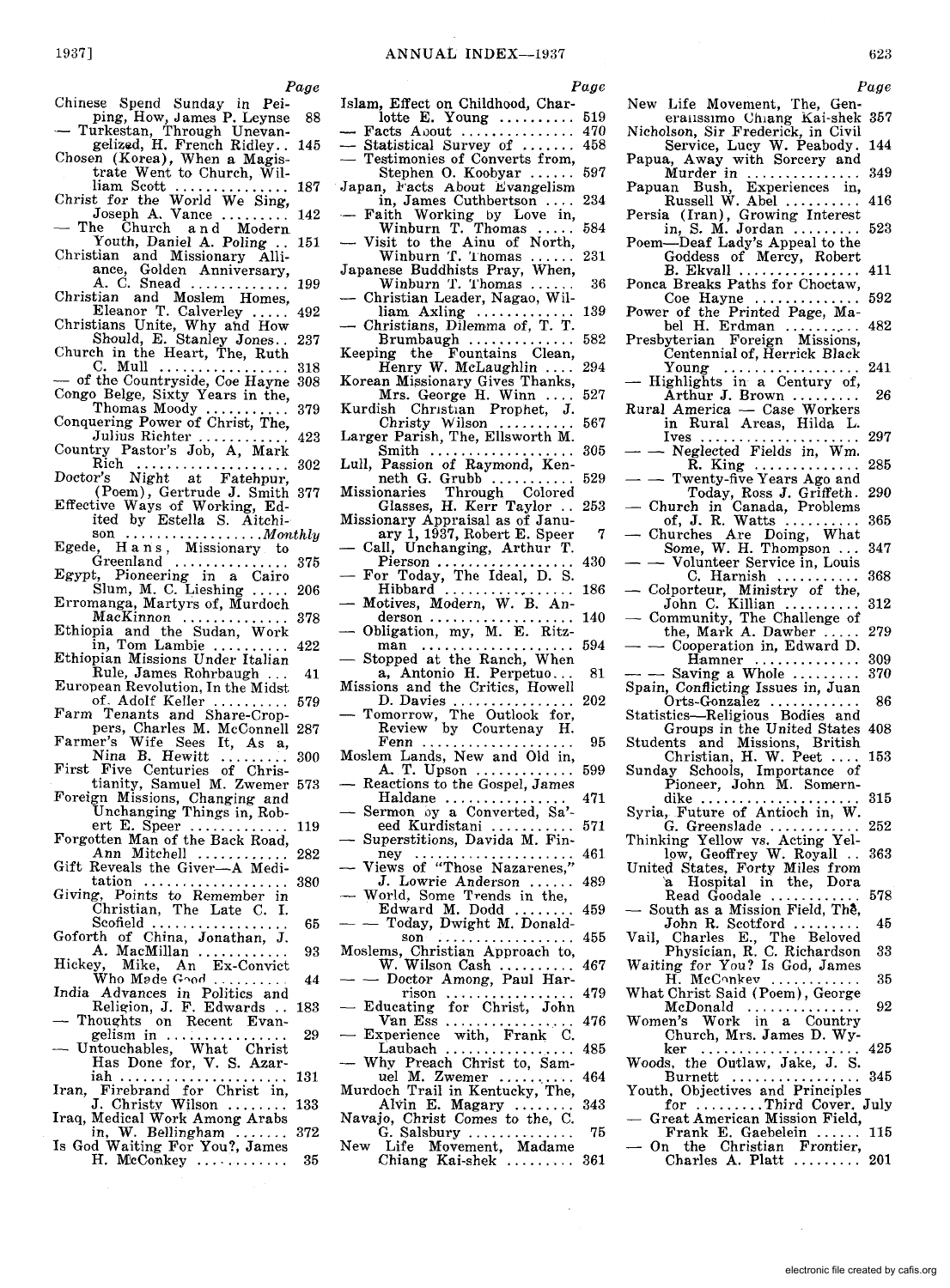## Annual Index-1937

#### **Index to Authors**

|                                                                                                                              | Page       |
|------------------------------------------------------------------------------------------------------------------------------|------------|
| Abel, Russell W.<br>Anderson, J. Lowrie                                                                                      | 416        |
|                                                                                                                              | 489        |
|                                                                                                                              | 140        |
| Axling, William                                                                                                              | 139        |
|                                                                                                                              |            |
|                                                                                                                              |            |
|                                                                                                                              |            |
|                                                                                                                              |            |
| Brumbaugh, T. T.                                                                                                             | 582        |
| Burnett, J. S.<br>Burton, Marjorie A.                                                                                        | 345        |
|                                                                                                                              | 193        |
| Butzin, Arthur F.                                                                                                            | 149        |
| Calverley, Eleanor T.                                                                                                        | 492        |
| Cantine, James<br>Case, Brayton C.                                                                                           | 427        |
|                                                                                                                              | 245        |
| Cash, W. Wilson $\dots \dots \dots$                                                                                          | 467        |
| Chiang Kai-shek, Generalissimo. 357<br>Chiang Kai-shek, Madame361, 540                                                       |            |
|                                                                                                                              |            |
| Cuthbertson, James                                                                                                           | 234        |
| Davies, Howell D.                                                                                                            | 202        |
| Dawber, Mark A.<br>Dodd, Edward M.                                                                                           | 279        |
|                                                                                                                              | 459        |
| Donaldson, Dwight M.                                                                                                         | 455        |
| Eastman, Elaine Goodale                                                                                                      | 128        |
|                                                                                                                              |            |
|                                                                                                                              |            |
| Edwards, J. F.<br>Ekvall, Robert B.<br>Erdman, Mabel H.<br>Erdman, Mabel H.<br>Finney, Davida M.<br>Finney, Davida M.<br>161 |            |
|                                                                                                                              |            |
|                                                                                                                              |            |
| Gaebelein, Frank E.                                                                                                          | 115        |
| Gih, Andrew<br>Goodale, Dora Read<br>Goodale, Dora Read<br>Greenslade, W. G.                                                 | 190        |
|                                                                                                                              | 578        |
|                                                                                                                              | 542<br>252 |
|                                                                                                                              | 290        |
| $Griffeth$ , Ross J.<br>$\operatorname{Grubb}_n$ . Kenneth $\operatorname{G}_n$ .                                            | 529        |
|                                                                                                                              |            |
| Haldane, James<br>Hamner, Edward D.  309<br>Harnish, Louis C.  368                                                           |            |
|                                                                                                                              |            |
| $Harrison, Paul \ldots \ldots \ldots \ldots$                                                                                 | 479        |
|                                                                                                                              |            |

|                                                              | Page |
|--------------------------------------------------------------|------|
|                                                              |      |
|                                                              |      |
|                                                              |      |
|                                                              |      |
| Jordan, S. M.                                                | 523  |
|                                                              | 579  |
| Keller, Adolf<br>Killian, John C.                            | 312  |
| King, Wm. R. $\dots \dots \dots \dots$                       | 285  |
| Koobyar, Stephen O.                                          | 597  |
| Kurdistani, Sa'eed                                           | 571  |
|                                                              |      |
|                                                              |      |
|                                                              |      |
|                                                              |      |
|                                                              |      |
|                                                              |      |
| MacKinnon, Murdoch                                           | 378  |
| MacMillan, J. A.<br>Magary, Alvin E.                         | -90  |
|                                                              | 343  |
| Magee, John G.<br>McClenahan, W. L.                          | 207  |
|                                                              | -69  |
| $\rm{McConkey},$ James $\rm{H.}\,\ldots\ldots\ldots$         | -35  |
| McConnell, Charles M.                                        | 287  |
| McDonald, George                                             | 92   |
|                                                              | 294  |
|                                                              | 282  |
| Moody, Thomas                                                | 379  |
| Moore, Jr., L. Paul<br>Morrison, John<br>Mull, Ruth C.       | 30   |
|                                                              | 197  |
|                                                              | 318  |
| Orts-Gonzalez, Juan                                          | - 86 |
| Peabody, Lucy W.                                             | 144  |
| Peet, $\overrightarrow{H}$ . W. $\cdots$                     | 153  |
|                                                              | 236  |
| Pell, J. U.<br>Perpetuo, Antoni <u>o</u> H.                  | -81  |
|                                                              | 430  |
| Pierson, Arthur T.<br>Pierson, Delavan L., <i>(Topics of</i> |      |
| the Times)                                                   |      |
|                                                              |      |
|                                                              |      |
| Porteous, R. W. $\dots\dots\dots\dots$                       | 412  |
|                                                              |      |

## Rich, Mark<br>
Rich, Mark<br>
Richardson, R. C.<br>
302<br>
Richardson, R. C.<br>
423<br>
Ridley, H. French<br>
145<br>
Riggs, James F.<br>
1587 Ritzman, M. E. Rogers, william L. (2011)<br>
Rohrbaugh, James<br>
Salsbury, C. G. (2016)<br>
Salsbury, C. G. (2016)<br>
Scofield, C. I. (2016)<br>
Scotted, John R. (2016)<br>
Scott, William (2027)<br>
287<br>
Scott, William (2027)<br>
287 204 305 Smith, Gertrude J. .............. 377<br>Snead, Alfred C. ............199, 351 Somerndike, John M. .......... 315 Speer, Robert E. . . . . . . . . . . . . . . . 7, 119<br>Storm, W. Harold . . . . . . . . . . . . . . 21 Taylor, H. Kerr ................ 253 Young, Charlotte E. .......... 519 Toung, Herrick Black<br>
Toung, Herrick Black<br>
Zahir, Alfred<br>
188 Zwemer, Samuel M. ... 181, 464, 573

#### **Contributed Articles**

#### Page

#### Page

Page

Afghan Christian Martyr, An, Alfred Zahir ........... 38

Page

- Africa, African Bishop in, R. R.<br>Wright, Jr. ................. 589
- Daniel, Tshisunga Congo Apostle, John Morrison ... 197<br>Christian Villages in Mozam-
- bique, Julian S. Rea......  $524$
- trican Evangelists in Training, L. Paul Moore, Jr. ....... 30 Missions, New Moving Pictures of, William L. Rogers 257
- View of Africa's Need, An,<br>S. S. Tema .............. -195
- Alaskan Eskimos-Old and New, Arthur F. Butzin ........ 149
- American Indian and His Religion, The, Elaine Goodale Eastman  $\ldots \ldots \ldots \ldots \ldots$  128
- Indians, Early Work Among,  $X^{\circ}$ <br>
G. E. E. Lindquist ....... 533
- Arab Consults a Missionary Doctor, James Cantine ...... 427

| Arabia, Doctor's Tour in Neglect- |    |
|-----------------------------------|----|
| ed. W. Harold Storm               | 21 |
| Avertualian Duah Comeyan in       |    |

- Australian Bush, Caravan in,<br>Marjorie A. Burton ...... 193
- Bailey, Wellesley C .- Friend of 239 Lepers,  $\dots\dots\dots\dots$
- Board of Foreign Missions, Why<br>I Like to Work for the.... 538
- Brahman Christian -- Nehemiah 381
	-
- 576 guel Rizzo, Jr.  $\ldots \ldots$ Bulletin of the Council of Women
- for Home Missions, Edited<br>by Edith E. Lowry....Monthly Burma, How Christ Changes Life
- in, Brayton C. Case ...... 245 135
- Garey's Covenant, William .....<br>Chiang Kai-shek, Faith of ...... 274 Moral Law, Generalissimo 278
	- Children Love to Give, James F. 587
	- in, James Leynse ........ 409

 $622$ ]

- China, Christians and the New<br>Life Movement, Madame Chiang Kai-shek ........ 540 - Combating Communism with Christian Service in Kiangsi, George W. Shepherd ... 204 - Fruit from Seed-Sowing, Orpha B. Gould  $\ldots$ ........ 542 Hope for the Renaissance of.
- E. Stanley Jones ........ 71 Hospital on the Yangtze,<br>Opening a New, J. W. Pell 236
- Pioneering for Christ in<br>Kwangsi, Alfred C. Snead.
- 351 And the New Life Movement 356
- Prison Shaken in, A, Andrew
- Gih ......... 190 Chinese Communist Finds Christ,
- John G. Magee  $\dots\dots\dots$ 207
- Concubine Tells Her Story, 191
- Gospel Posters, Use of, R. W. Porteous ................. 412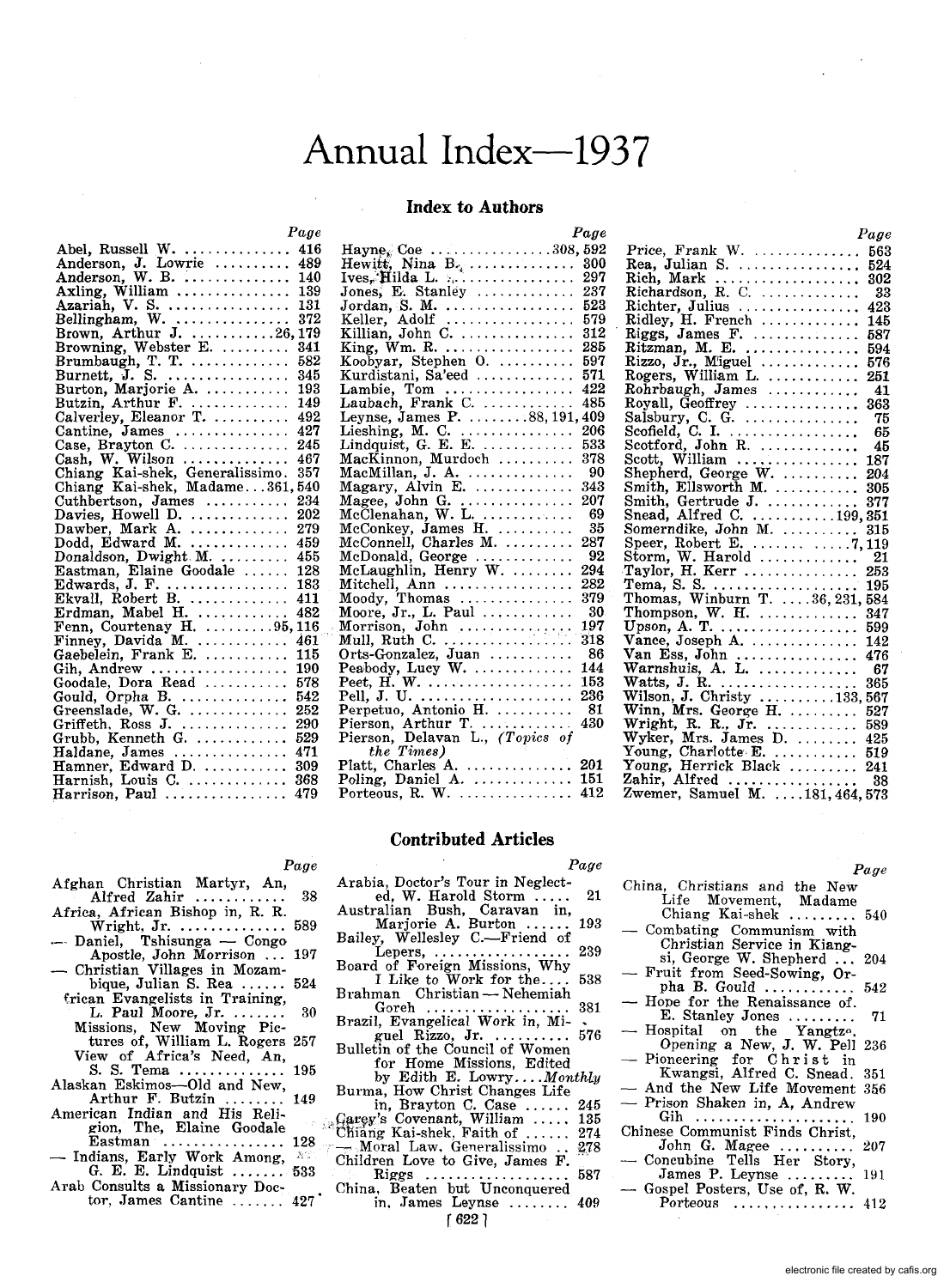*Page* 

Chinese Spend Sunday in Peiping, How, James P. Leynse 88<br>
- Turkestan, Through Unevan-

1937]

- gelized, H. French Ridley.. 145
- Chosen (Korea), When a Magis-trate Went to Church, Wil-
- liam Scott ............... 187 Christ for the World We Sing, Joseph A. Vance ......... 142 The Church and Modern
- Youth, Daniel A. Poling .. 151
- Christian and Missionary Alli-
- ance, Golden Anniversary,<br>
A. C. Snead .............. 199<br>
Christian and Moslem Homes,<br>
Eleanor T. Calverley ..... 492
- Christians Unite, Why and How Should, E. Stanley Jones .. 237
- Church in the Heart, The, Ruth
- C. Mull ..................... 318<br>of the Countryside, Coe Hayne 308 Congo BeIge, Sixty Years in the,
- Thomas Moody .............. 379 Conquering Power of Christ, The,
- Julius Richter ............ 423 Country Pastor's Job, A, Mark
- Example 19 Faster's Job, A, Mark<br>
Rich ............................. 302<br>
Doctor's Night at Fatehpur,
- (Poem), Gertrude J. Smith 377 Effective Ways of Working, Ed-
- ited by Estella S. Aitchi-<br>son .....................*.Monthly*
- Egede, Hans, Missionary to<br>Greenland ..................... 375
- Egypt, Pioneering in a Cairo Slum, M. C. Lieshing ..... 206
- Erromanga, Martyrs of, Murdoch MacKinnon .............. 378 Ethiopia and the Sudan, Work
- in, Tom Lambie .......... 422
- Ethiopian Missions Under Italian Rule, James Rohrbaugh. .. 41
- European Revolution, In the Midst of. Adolf Keller .......... 579 Farm Tenants and Share-Crop-
- pers, Charles M. McConnell 287 Farmer's Wife Sees It, As a,
- Farmer's whe bees it, As a,<br>Nina B. Hewitt ......... 300<br>First Five Centuries of Chris-
- tianity, Samuel M. Zwemer 573
- Foreign Missions, Changing' and Unchanging Things in, Rob-
- ert E. Speer ............. 119 Forgotten Man of the Back Road,
- Ann Mitchell ............ 282
- Gift Reveals the Giver-A Medi-tation ................... 380 Giving, Points to Remember in
- Christian, The Late C. I. Scofield .................. 65
- Scofield ..................<br>Goforth of China, Jonathan, J. A. MacMillan ............ 93
- Hickey, Mike, An Ex-Convict<br>Who Made Good ........... 44
- India Advances in Politics and Religion, J. F. Edwards .. 183
- Thoughts on Recent EvangelIsm In ................ 29 Untouchables, What Christ
- ~as Done for, V. ~.Azar-lah ...................... 131
- Iran, Firebrand for Christ in, J. Christy Wilson ........ 133
- Iraq, Medical Work Among Arabs in, W. Bellingham ....... 372 Is God Waiting For You?, James
- H. McConkey ... ......... 35
- *Page*
- 
- 
- Islam, Effect on Childhood, Char-<br>
lotte E. Young ............ 519<br>
 Facts Auout ................... 470<br>
 Statistical Survey of .......... 458<br>
 Testimonies of Converts from,
- Testimonies of Converts from,<br>Stephen O. Koobyar ...... 597
- Japan, racts About Evangelism
- in, James Cuthbertson .... 234
- Faith working by Love in, Winburn T. Thomas ..... 584 Visit to the Ainu of North,
- Winburn T. Thomas ...... 231 Japanese Buddhists Pray, When,
- anese Buddinsts 1 ray, when,<br>Winburn T. Thomas ...... 36<br>Christian Leader, Nagao, Wil-
- liam Axling .............. 139 Christians, Dilemma of,  $T$ . T.<br>Brumbaugh
- $Brumbaugh$  ............ Keeping the Fountains Clean, Henry W. McLaughlin .... 294
- Korean Missionary Gives Thanks, Mrs. George H. Winn .... 527
- Kurdish Cnristian Propnet, J.<br>Christy wilson .......... 567
- Christy  $W$  ilson  $\ldots$ ... Larger Parish, The, Ellsworth M.
- Smith ................... 305 Lull, Passion of Raymond, Ken-
- neth G. Grubb ........... 529 Missiomiries Through Colored Glasses, H. Kerr Taylor .. 253
- Missionary Appraisal as of Janu-<br>ary 1, 1937, Robert E. Speer
- ary 1, 1937, Robert E. Speer 7 Call, Unchanging, Arthur T.
- Pierson .................. 430 For Today, The Ideal, D. S.
- $\frac{1}{2}$  Motives, Modern, W. B. An-<br>derson .................. 140
- 
- derson ................... 140 Obligation, my, M. E. Ritz- man .................... 594 Stopped \it the Ranch, When a, Antonio H. Perpetuo...
- Missions and the Critics, Howell
- missions and the Critics, Howen<br>D. Davies ................. 202<br>— Tomorrow, The Outlook for, Review by Courtenay H.
- Fenn ................... : 95 Moslem Lands, New and Old in,<br>A. T. Upson ............... 599
- Reactions to the Gospel, James<br>Haldane ................ 471
- Haldane ................ 471 Sermon oy a Converted, Sa' eed Kurdistani ............. 571
- Superstitions, Davida M. Fin-
- ney .......................... 461<br>Views of "Those Nazarenes,"<br>J. Lowrie Anderson ...... 489 Solution 1988 - Wews of Those Nazarenes,<br>J. Lowrie Anderson ...... 489<br>- World, Some Trends in the,
- 
- world, Some Trends in the,<br>
Edward M. Dodd .................459<br>
 Today, Dwight M. Donald-<br>
son ...........................455<br>
Moslems, Christian Approach to, . . . . . . . . . . . . . . . 455
- Moslems, Christian Approach to,<br>W. Wilson Cash ..........<br>- Doctor Among, Paul Har-467
- rison ................<br>- Educating for Christ, John<br>Van Ess .................. 479
- 476
- Van Ess ................ . Experience with, Frank C.  $\ldots$  485
- Why Preach Christ to, Samwhy Freach Unitst to, Sam-<br>uel M: Zwemer ..........<br>Murdoch Trail in Kentucky, The, uel M. Zwemer .......... 464
- Murdoch Trail in Kentucky, The,<br>Alvin E. Magary ........<br>Navajo, Christ Comes to the, C. 343
- Navajo, Christ Comes to the, C.<br>G. Salsbury ...............<br>New Life Movement, Madame 75
- Life Movement, Madame<br>Chiang Kai-shek .......... 361

**90499** 

*Page*  New Life Movement, The, Generanssimo Chiang Kai-shek 357

623

- Nicholson, Sir Frederick, in Civil Service, Lucy W. Peabody. 144<br>Papua, Away with Sorcery and
- Murder in ............... 349 Papuan Bush, Experiences ~, Russell W. Abel ...... " .. 416
- Persia (Iran), Growing Interest in, S. M. Jordan ......... 523
- Poem-Deaf Lady's Appeal to the
	- Goddess of Mercy, Robert B. Ekvall ................ 411
- Ponca Breaks Paths for Choctaw, Coe Hayne .............. 592
- Power of the Printed Page, Ma-
- nower of the Frince Fage, ma-<br>bel H. Erdman ........... 482<br>Presbyterian Foreign Missions,
- Centennial of, Herrick Black
- Young .................. 241 Highlights in a Century of, — Inginights in a Century of,<br>
Arthur J. Brown ............ 26<br>
Rural America — Case Workers
- in Rural Areas, Hilda L.
- In Rural Areas, Hina L.<br>Ives ......................... 297<br>Neglected Fields in, Wm.
	-
	- R. King .................... 285<br>Twenty-five Years Ago and<br>Today, Ross J. Griffeth, 290
- Today, Ross J. Griffeth. 290<br>
 Church in Canada, Problems<br>
 Churches Are Doing, What<br>
Some, W. H. Thompson<sup>.</sup>... 347<br>
 Volunteer Service in, Louis
	-
- 
- C. Harnish ........... 368 Colporteur, Ministry of the,
	-
- John C. Killian .......... 312 Community, The Challenge of Community, The Challenge of<br>the, Mark A. Dawber ..... 279<br>- Cooperation in, Edward D.<br>Hamner

Spain, Conflicting Issues in, Juan

Syria, Future of Antioch in, W.

United States, Forty Miles from a Hospital in the, Dora

Read Goodale ............ 578 - South as a Mission Field, The, John R. Scotford ... Vail, Charles E., The Beloved

Physician, R. C. Richardson 33 Waiting for You? Is God, James H. McConkey ............ 35 What Christ Said (Poem), George McDonald ............... 92 Women's Work in a Country Church, Mrs. James D. Wyker ..................... 425 W'oods, the Outlaw, Jake, J. S. Burnett ................. 345 Youth, Objectives and Principles for ..........Third Cover, July<br>Great American Mission Field,<br>Frank E. Gaebelein ...... 115

On the Christian Frontier,<br>Charles A. Platt ......... 201 Charles A. Platt  $\dots\dots\dots$ 

Hamner .............. 309 - - Saving a Whole ......... 370

Orts-Gonzalez ............ 86 Statistics---Religious Bodies and<br>Groups in the United States 408 Groups in the United States Students and Missions, British Christian, H. W. Peet .... Sunday Schools, Importance of

Pioneer, John M. Somern-dike ..................... 315

G. Greenslade ............ 252 Thinking Yellow vs. Acting Yellow, Geoffrey W. Royall : 363

electronic file created by cafis.org